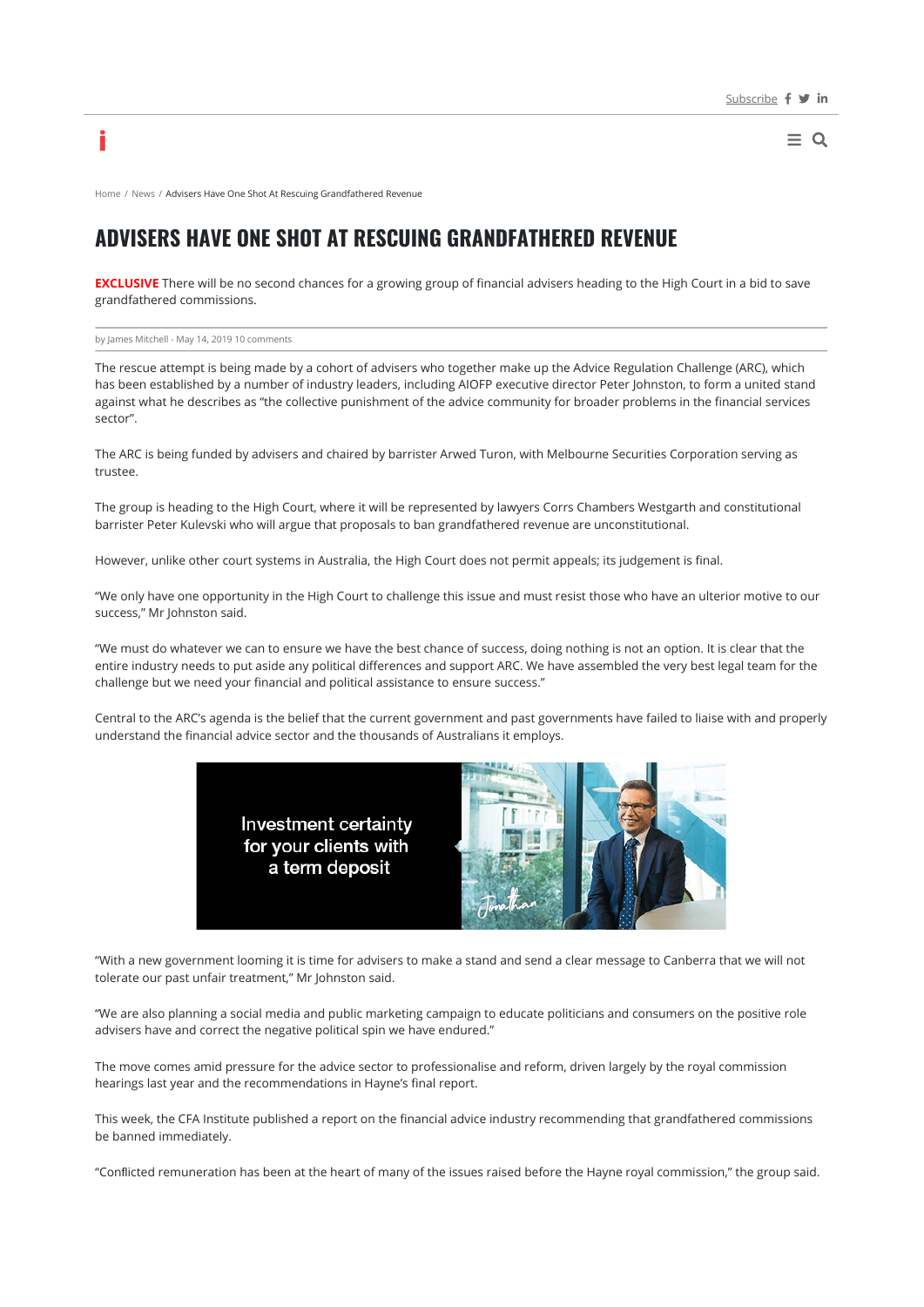"We strongly believe that the grandfathering of commissions allowed under the Future of Financial Advice legislation should be  $\:$  in outlawed either immediately or with a short sunset period to allow firms to adjust. Hayne's recommendation 2.4 is that it be outlawed 'as soon as reasonably practicable', and we call for this to happen within the next 12 months."  $\equiv$  Q



### **KNOW A PASSIONATE WOMAN IN FINANCE?**

AMP **※**bank

**NEWS COMMENTS (10)** Add New **Add New Property Constraints (10) Agent 86** 2 hours ago. Embarrassing to who " Enough " ??? If its embarrassing to you that both sides of Govt are prepared to completely screw over honest advisers who have serviced their clients over many years only to potentially have their income and value of their business decimated through no fault of their own, then your understanding of this situation is void. If you have an entrenched evangelistic ideology that anything to do with any form of commission payment is ethically wrong then that is fine, but it makes you look uneducated and misguided. Advisers do put in the effort engaging with their clients on trail...that how they are remunerated and often at a significantly lower overall cost to the client than charging them a fee for service every time you do something for them. **Anonymous** 3 hours ago. It is interesting that we appear to have to EDUCATE politicians on what we do as advisers. With the market now having its spat globally, with property prices falling, with the reserve bank contemplating the next move on interest rates. Australia is in a very compromised state. This is our leadership regardless of political persuasion. This is the best we have got folks. So to now also need to educate these politicians who have got us to this point, is but a very sick joke. Yet these who do not understand our industry, do not understand advice processes, can only pass more and more laws and red tape, regardless of industry. These are the ones presiding over our industry? Thank god they are not surgeons and we are patients!!!! **Anonymous** 4 hours ago. While the revenue will go down (GF commissions), the compliance and cost to serve keeps going up. **BOB** 4 hours ago. Some advisers spent years building & or buying books of business to just steel their income in any way shape or form is criminal ! At least somebody is trying to do something! **Bearstow** 5 hours ago. Desperate attempt at retaining some money for jam. Sorry, I think the bigger picture is, the good Advisers have moved on and their clients are happy to pay their fee. **anonymous** 5 hours ago. I would have thought being paid and not doing anything for it is akin to theft **Christopher Walsh** 5 hours ago. Typo there "the High Court does permit Appeals" Opps **Anonymous** 6 hours ago. I don't have any grandfathered commissions but I sincerely hope they win. You cannot tell me that there are NO areas where grandfathered trails don't benefit the client. If its anything like risk commission there will be some customers that could not afford a fee for service compared with the time they cost and their trail commission but that is part of the job. If they do win we need to be acting on the LIF next. **Denis Denuto** 7 hours ago. In summing up, it's the constitution, it's Mabo, it's justice, it's law, it's the vibe and aah no that's it, it's the vibe. I rest my case. **Enough** 7 hours ago. Put the time and money into engaging with your clients on trail. This is embarrassing 17 Quote Reply 0 Quote Reply **Quote Reply Quote Reply** Quote Reply **Quote Reply Quote Reply** 14 Quote Reply 29 Quote Reply Leave a comment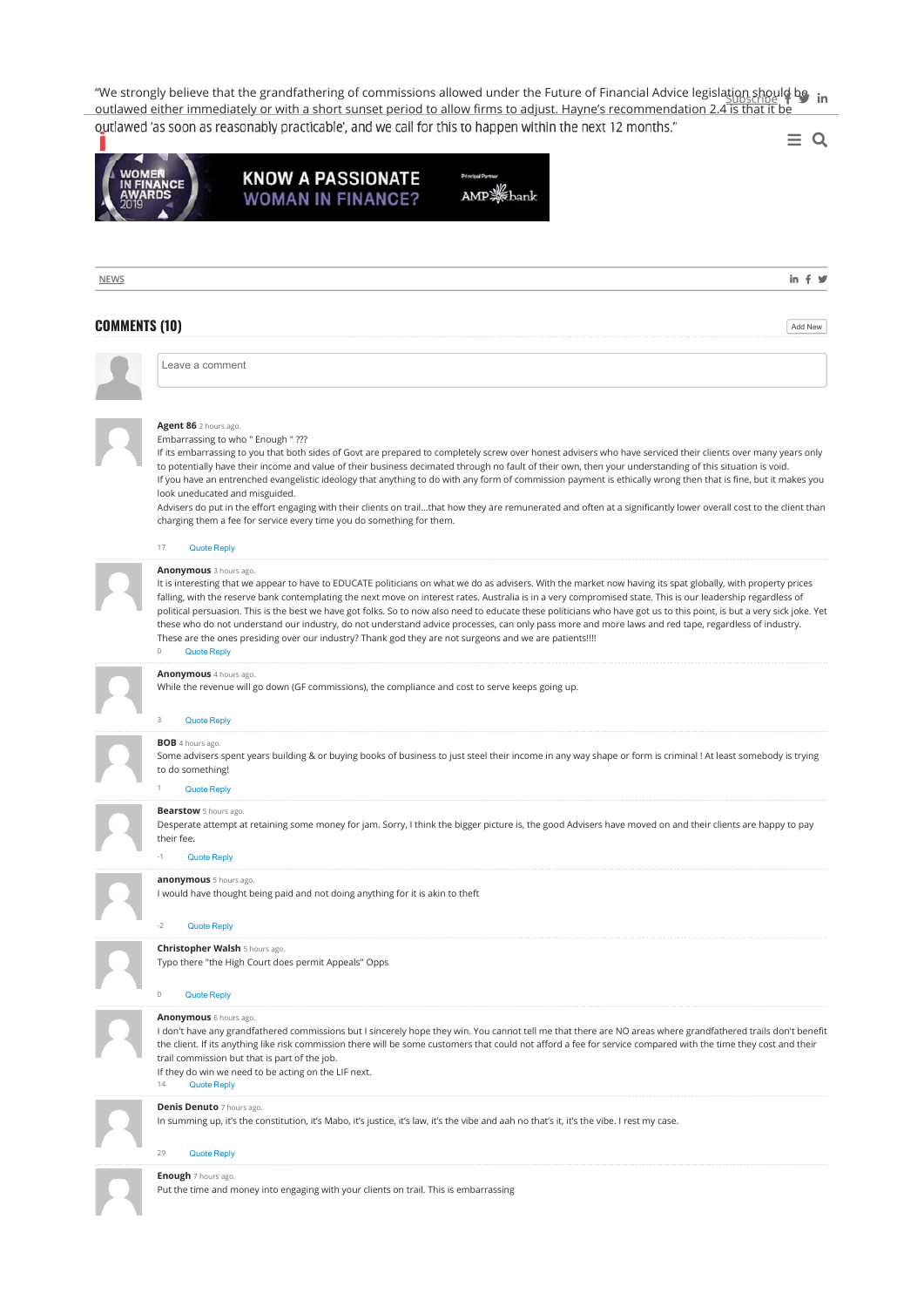# F<mark>i</mark> den the web

**Intuit QuickBooks**

**Experience the benefits of QuickBooks Online Accountant**

**Money Morning** 

**Five Best Dividend Buys for 2019. Free Guide.** 

**Life Insurance Comparison**

**Older Aussies Need To Know About This Life Cover Trick**

**Anytime Professionals**

**Accounting signatures holding back your business workflow?**

**Propxrty**

**Do you know how much home you can afford? Get ready today.** 

**eBroker**

**Take advantage of your businesses next opportunity**

 $\equiv$  Q











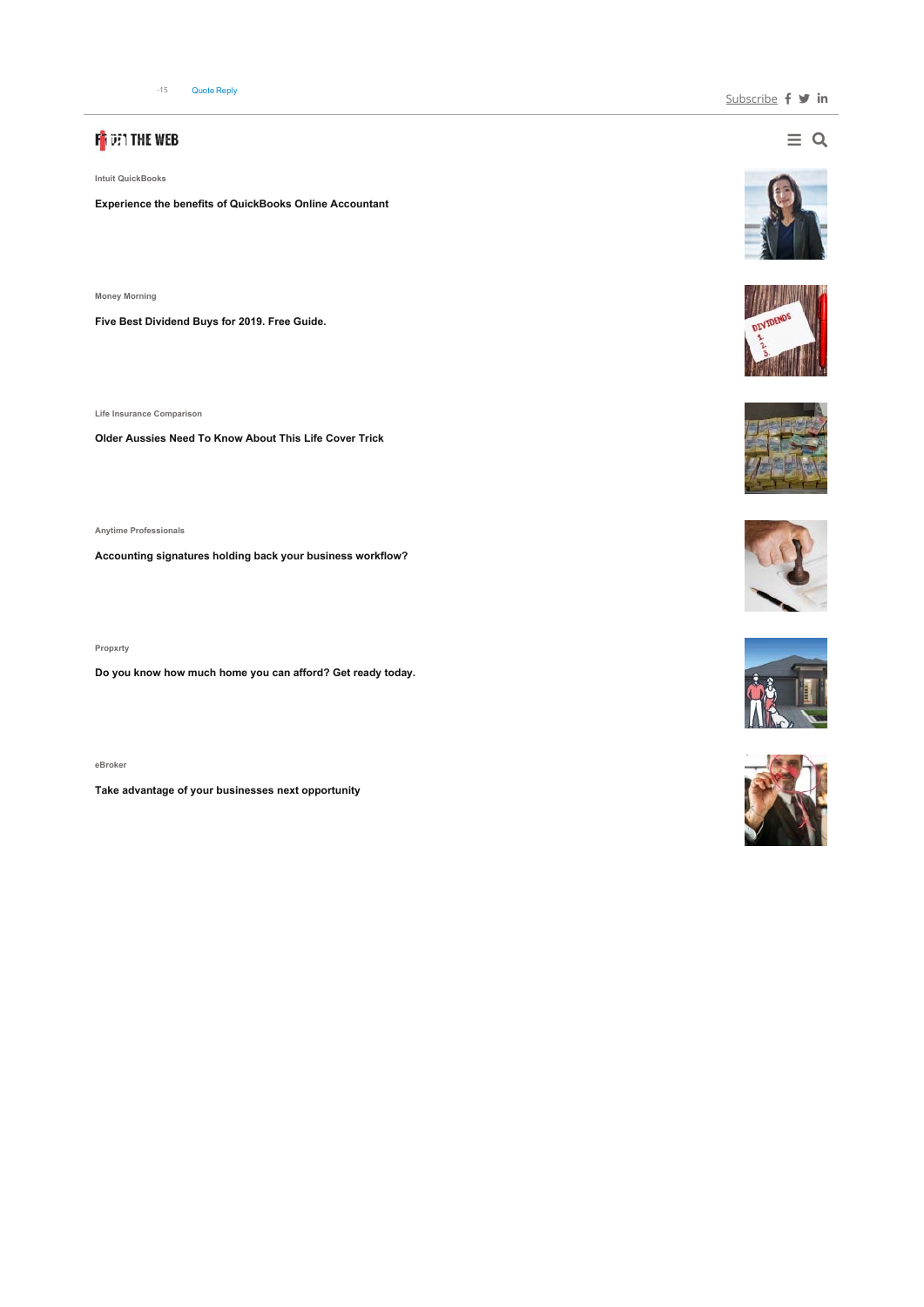$\equiv$  Q



**MOST READ**

i

#### **Non-aligned dealer group AFSL suspended**

Qld adviser banned for five years

Sydney advisers banned by ASIC

Former AMP planner pleads guilty to stealing client funds

Former NAB adviser charged by court





Product Spotlight: The launch of Tickr

WATCH VIDEO

#### **LATEST ISSUE**

#### **In this months issue:**

- Pleasure and Pain
- Heading Home
- An Inspirational Story of Independence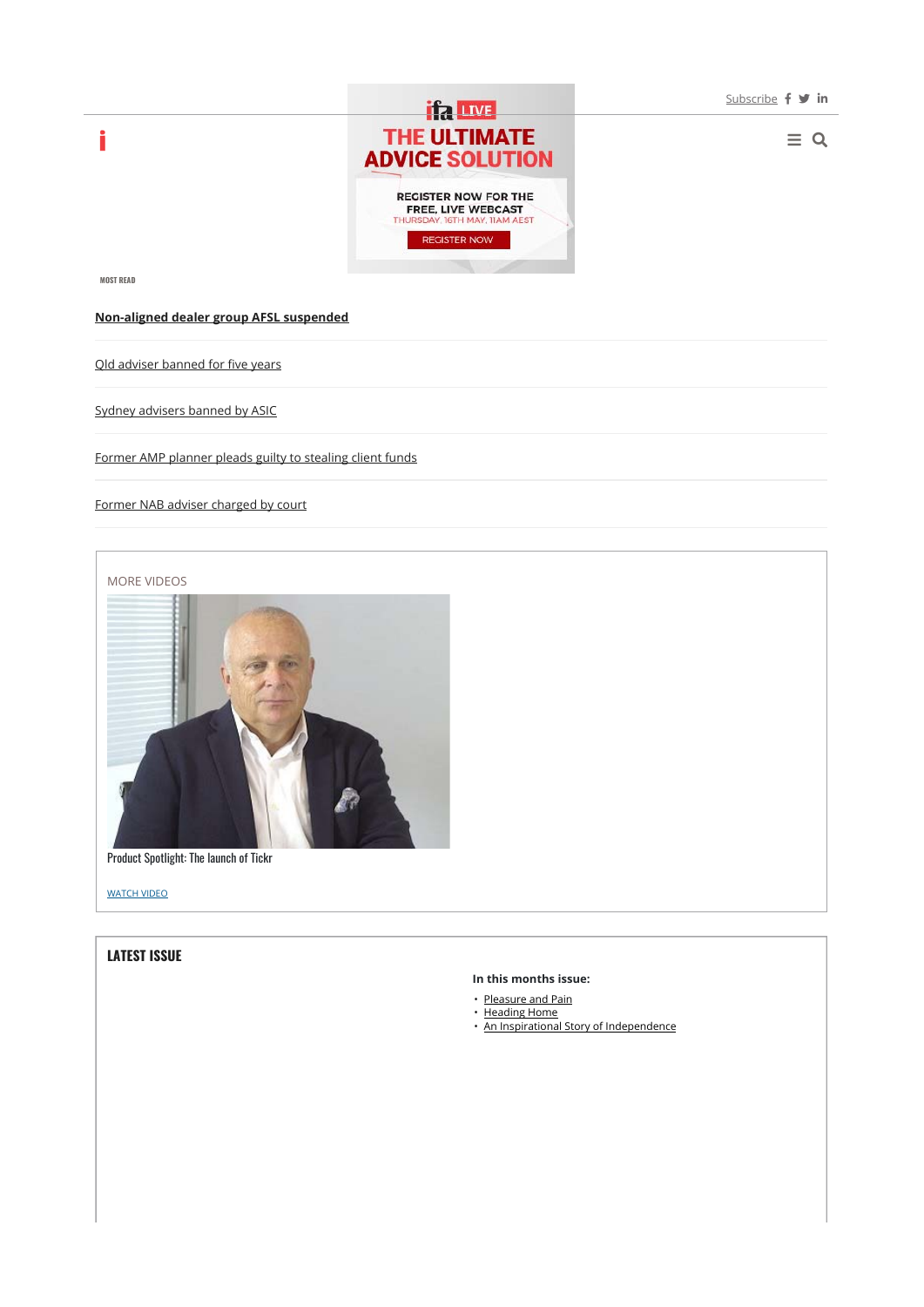

#### **DO YOU ENGAGE YOUR CLIENTS ABOUT ETHICAL INVESTING?**

| C | No                                      |
|---|-----------------------------------------|
| ∩ | Yes                                     |
| O | Received interest but don't know enough |
|   | <b>VOTE NOW</b>                         |

View all polls



#### **OUR PLATFORMS AND BRANDS**

Accountants Daily Adviser Innovation Defence Connect Fintech Business Independent Financial Adviser Investor Daily Lawyers Weekly Mortgage Business **MyBusiness** Nest Egg